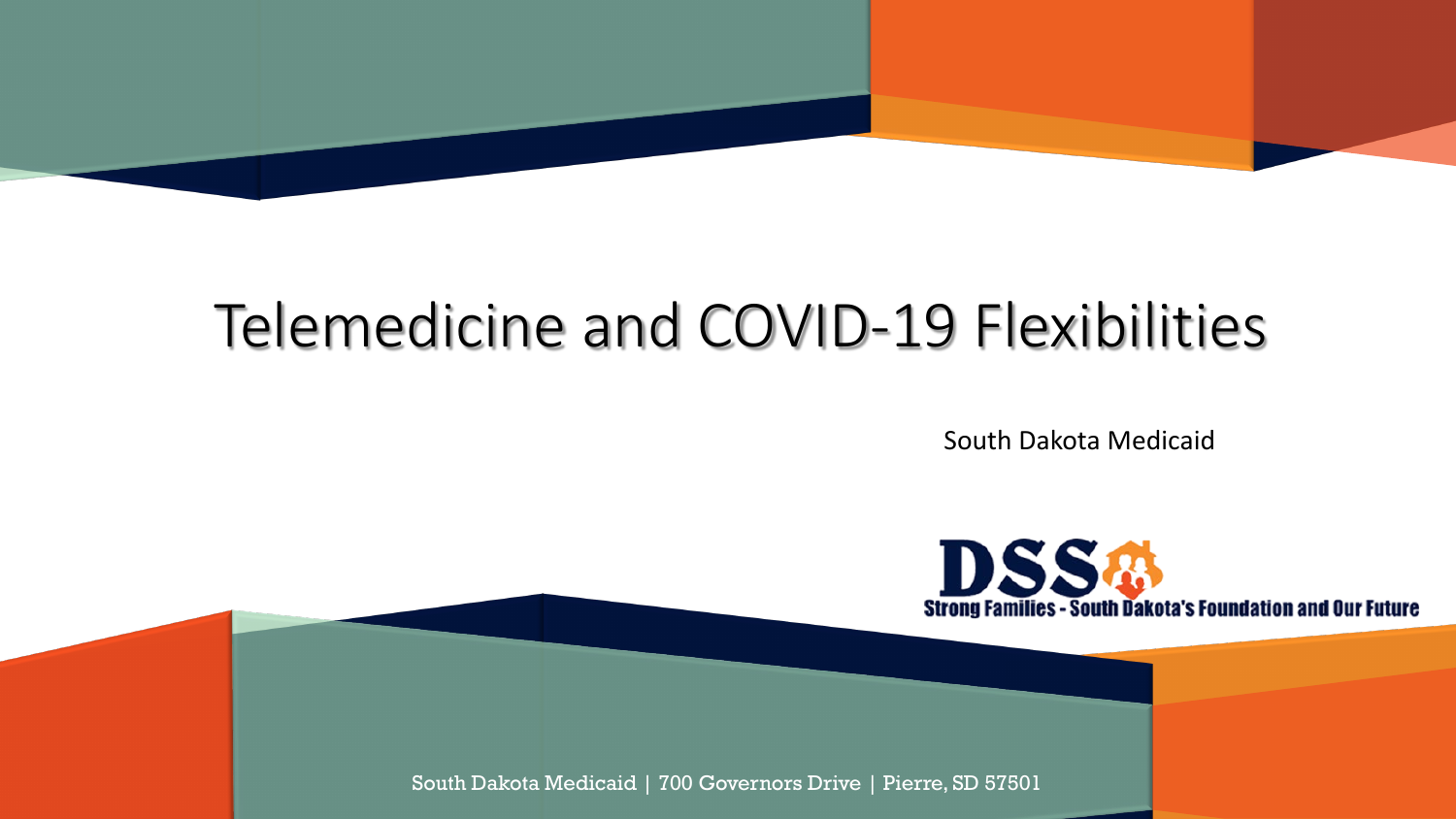## Telemedicine Overview

- **Telemedicine is very useful for simple checkups and follow-up consultations.**
- **Telemedicine involves two sites, the originating and the distant.** 
	- An originating site is the physical location of the Medicaid recipient.
	- **The distant site is the physical location of the practitioner.**
- Services provided via telemedicine are subject to the same service requirements and limitations as in person services.
- During COVID-19 the use of telemedicine has allowed recipients to continue to receive necessary services while reducing the risk of COVID-19 exposure.

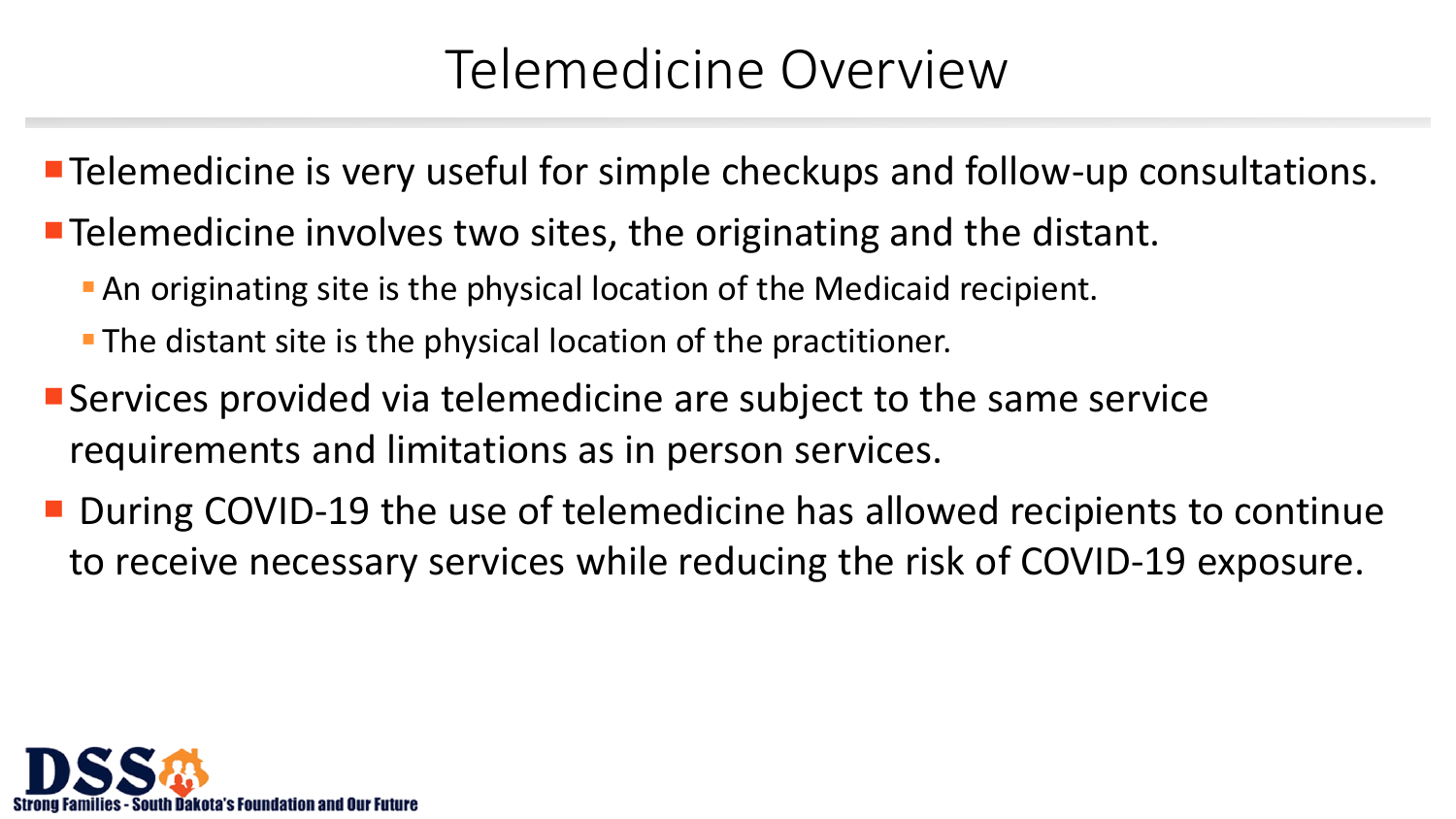# Telemedicine Provider Types

- Audiologists (temporarily allowed during the COVID- 19 public health emergency)
- Certified Social Worker PIP
- Certified Social Worker PIP Candidate
- **Clinical Nurse Specialists**
- **Community Health Worker (CHW)**
- **E** Community Mental Health Centers
- Diabetes Education Program
- **Dieticians**
- **Federally Qualified Health Center (FQHC)**
- **Indian Health Services (IHS) Clinics**
- **Exercised Marriage and Family Therapist**
- **Licensed Professional Counselor MH**
- Licensed Professional Counselor working toward MH designation
- Nurse Practitioners
- Nutritionists



- Occupational Therapists (temporarily allowed during the COVID-19 public health emergency)
- Optometrists (temporarily allowed during the COVID- 19 public health emergency)
- **Physical Therapists (temporarily allowed during the** COVID-19 public health emergency)
- **Physicians**
- **Physician Assistants**
- **Podiatrists**
- **Psychologist**
- **Rural Health Clinic (RHC)**
- **Speech Language Pathologists**
- **Substance Use Disorder Agencies**
- $\blacksquare$  Tribal 638 facilities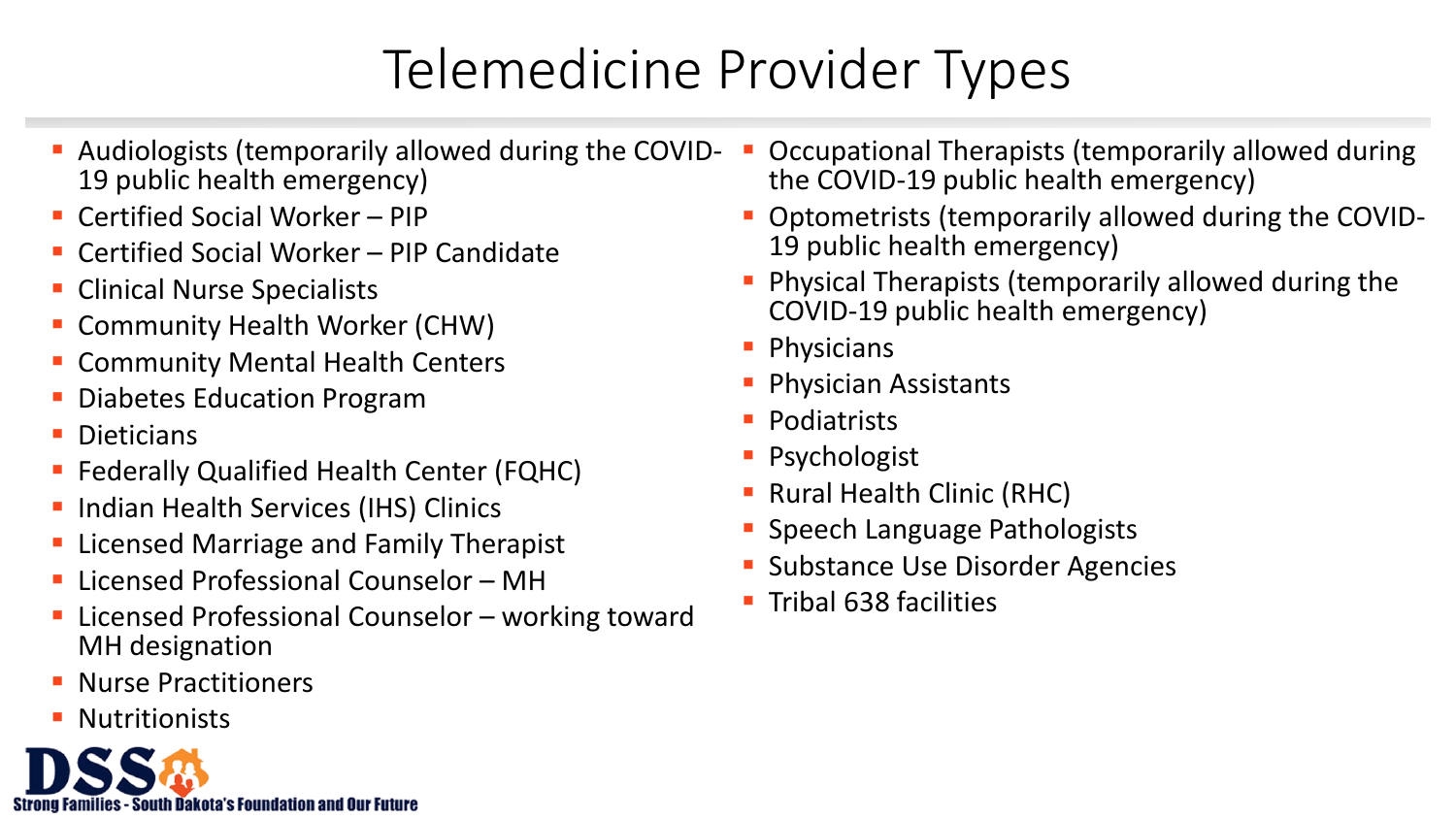## Temporarily Covered Service During PHE

- **Remote Patient Monitoring**
- **Therapy Services**
- **Teledentistry**
- Applied Behavioral Analysis
- **Optometry Services**
- **Audiology Services**
- Behavioral Health Services
- Audio-only Physician Services

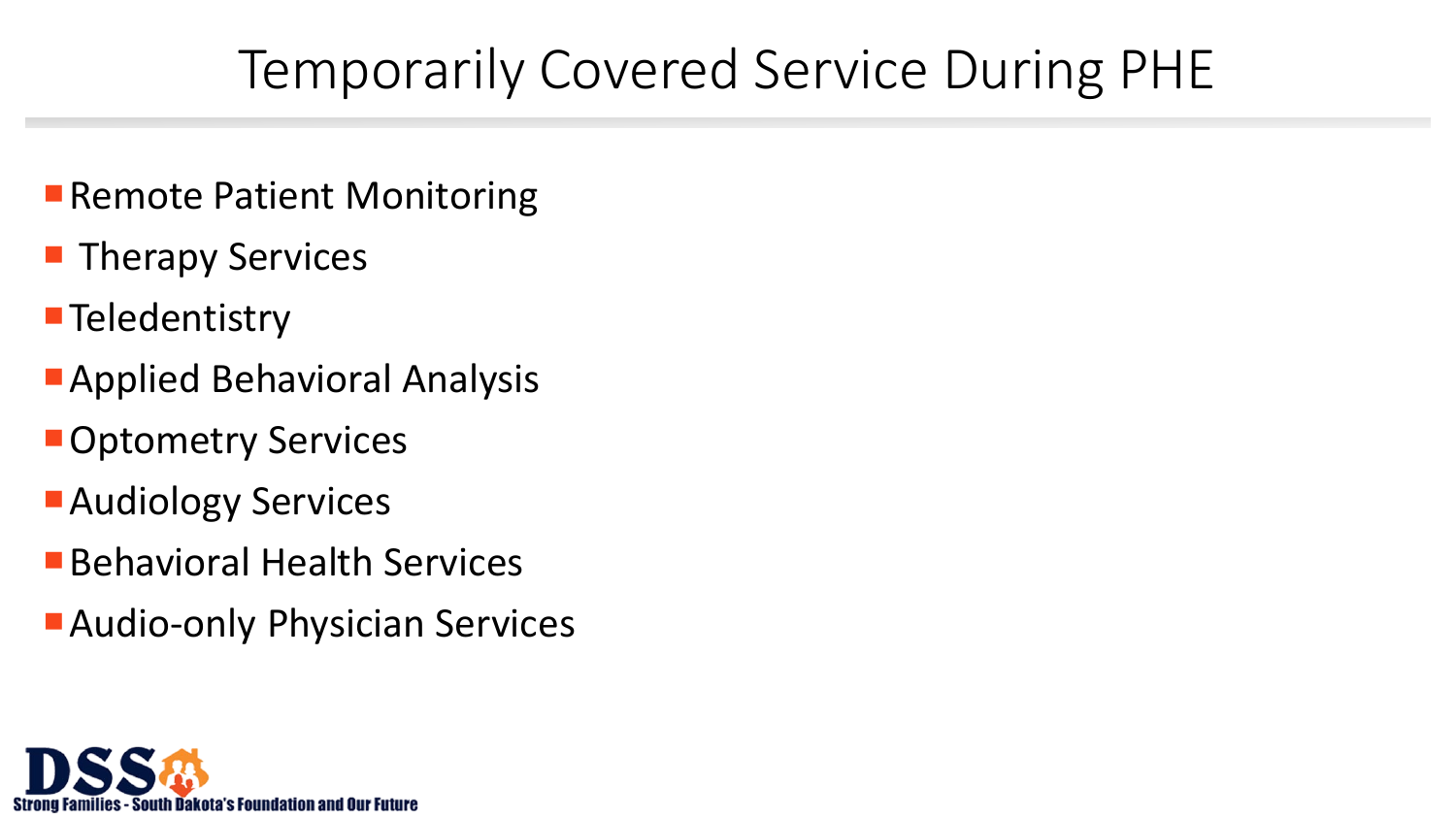## Well-Child Visits

- South Dakota Medicaid has added temporary coverage of well child check-ups for recipients and providers at high risk for COVID-19, under quarantine, or social distancing during the declared emergency for COVID-19.
- **Providers bill using modifier 52 to indicate a reduced service was performed** since physical components of the exam cannot be completed utilizing telemedicine. The maximum reimbursement rate for services billed with the 52 modifier is 75 percent of the encounter rate for FQHC/RHCs and IHS/Tribal 638 providers.
- **Providers are encouraged to complete a physical exam the next time they see** the recipient. A provider may resubmit the claim for the full payment if the physical components of the exam are completed within 10 months.
- Additional information can be found in the telemedicine provider manual.

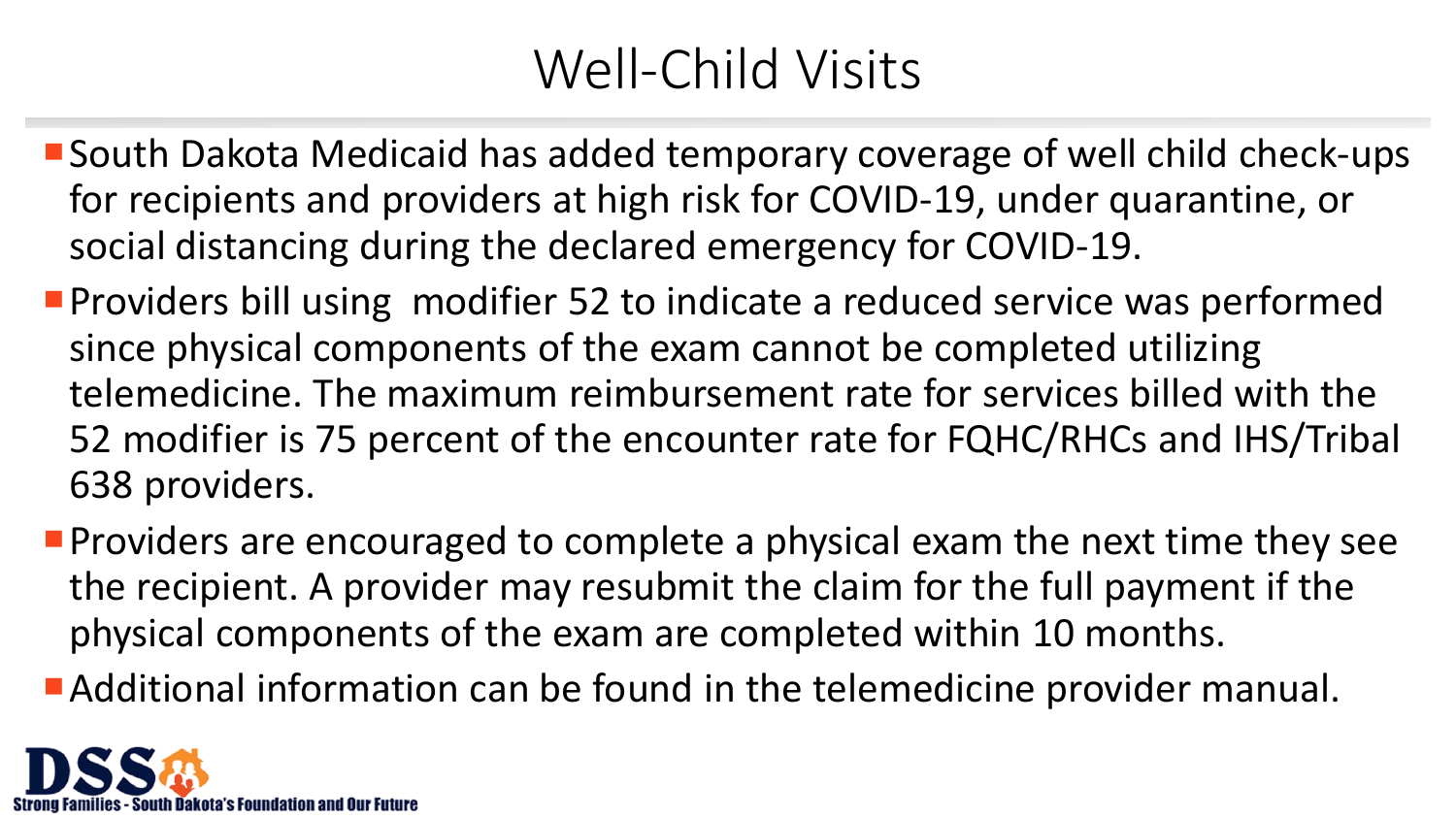## Telephonic Services

- SD Medicaid is temporarily covering some behavioral health and evaluation and management service via audio only technology.
- Behavioral Health Services
	- In response to COVID-19, Substance Use Disorder agencies and Independent Mental Health Practitioners may deliver behavioral health servicing using audio only technology. Providers and recipients must continue to meet the coverage requirements outlined in the Telemedicine and Behavioral Health provider manuals. Audio-only behavioral health services are reimbursed at the encounter rate.
- **Evaluation and Management Services** 
	- **Telephonic evaluation and management services for established patients are covered if the** recipient is experiencing symptoms consistent with COVID-19, at high risk for COVID-19, under quarantine, or social distancing during a declared emergency for COVID-19. This service is billed using the 52 modifier and will be reimbursed at 75% of the encounter rate.

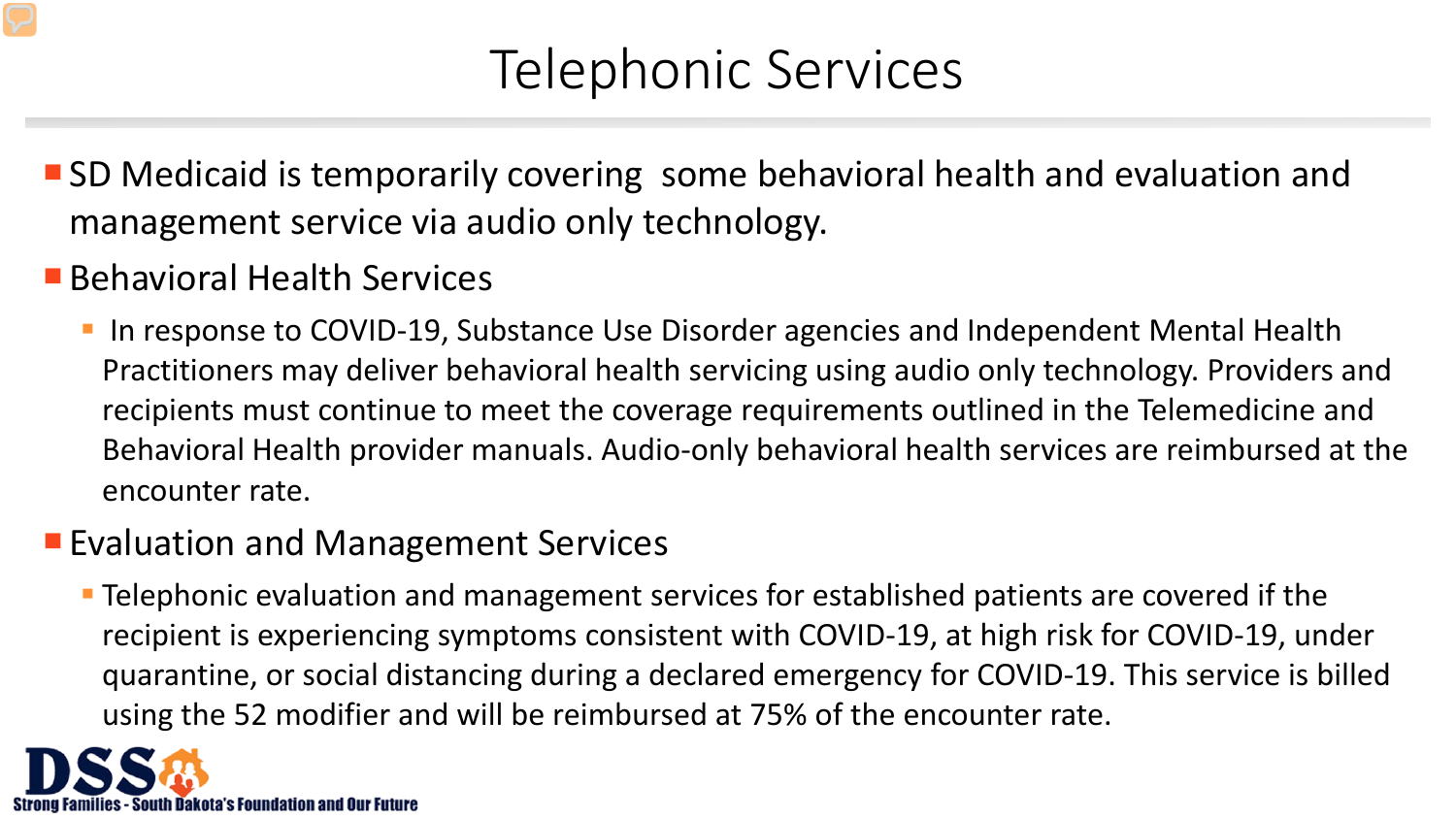### Documentation Requirements

- Generally, documentation must justify and disclose the extent of services provided and billed to South Dakota Medicaid.
- **Originating Site documentation:** 
	- **The originating site must document the physical location of the recipient and provider at the** time the services were provided. The originating site must also document if a nurse or other health care professionals were present and provided any services such as checking vitals.

#### **Distant Site Documentation:**

- The distant site must document the physical location of the recipient and provider at the time the services were provided. The distant site provider must document all services rendered in accordance with the requirements in the Documentation and Record Keeping manual
- **The following services require additional documentation requirements:** 
	- Applied Behavioral Analysis Services (ABA), Therapy Services, Telephonic Behavioral Health Services, IHS Encounters, Remote Patient Monitoring, Teledentistry.

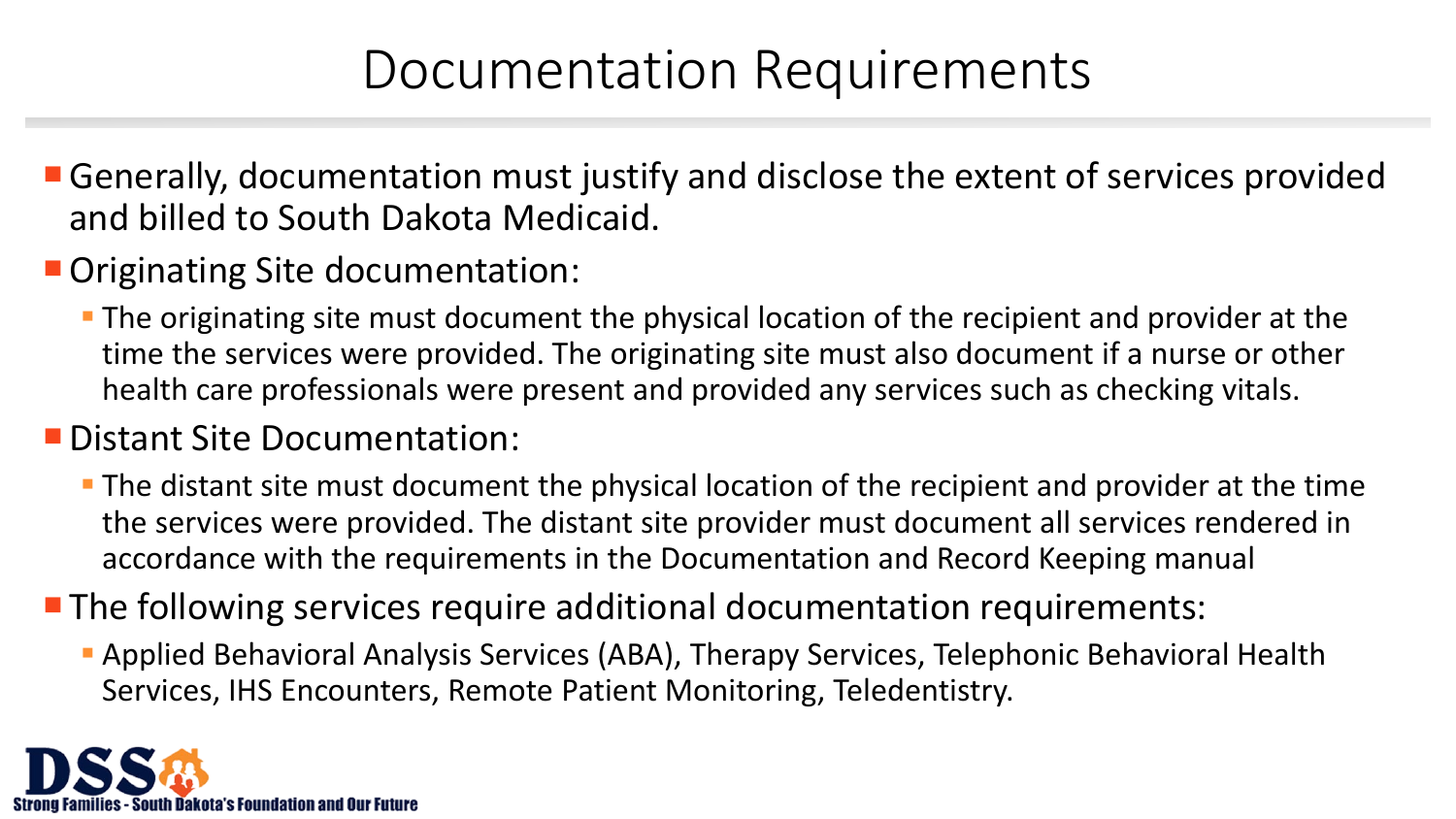## Originating and Distant Site

- South Dakota Medicaid also removed the same community limitation on telehealth services during the PHE that normally requires in-person services when both the provider and patient are located in the same community.
- **The originating and distant site may be located in the same community if:** 
	- **The recipient resides in a nursing facility and the nursing facility is the originating site.**
	- **Telemedicine is being utilized primarily to reduce the risk of exposure of the provider,** staff, or others to infection.

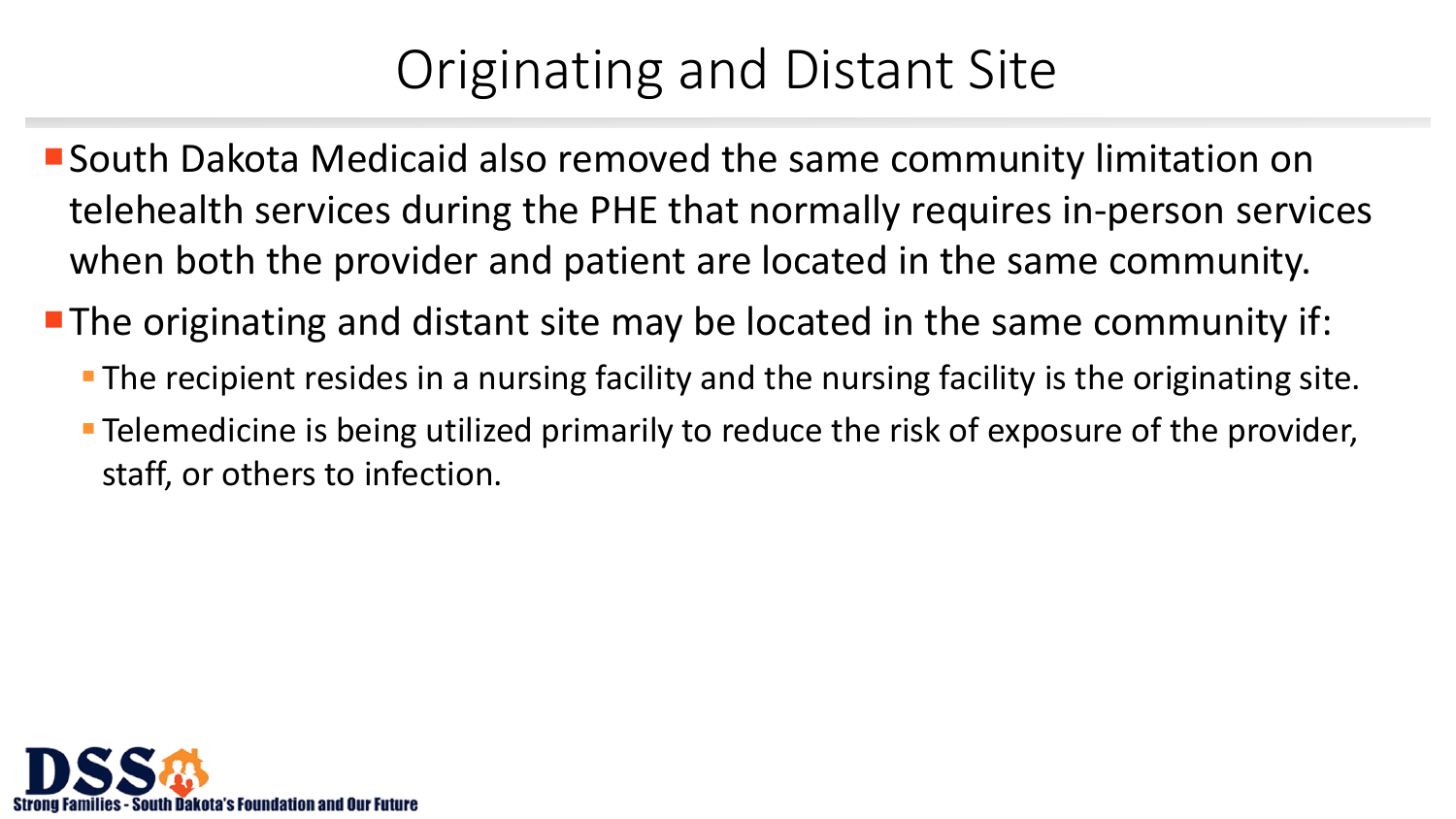## HIPAA Compliance

- Office of Civil Rights (OCR) is not imposing penalties for noncompliance with HIPAA requirements for technological communications.
- **These services include but are not limited to Facetime, Zoom, or Skype.**
- SD Medicaid is allowing the same flexibilities. Once the PHE ends or OCR ends their enforcement discretion providers will be expected to provide telemedicine using a HIPAA complaint platform.
- SD Medicaid encourages providers to use HIPAA complaint platforms when possible.